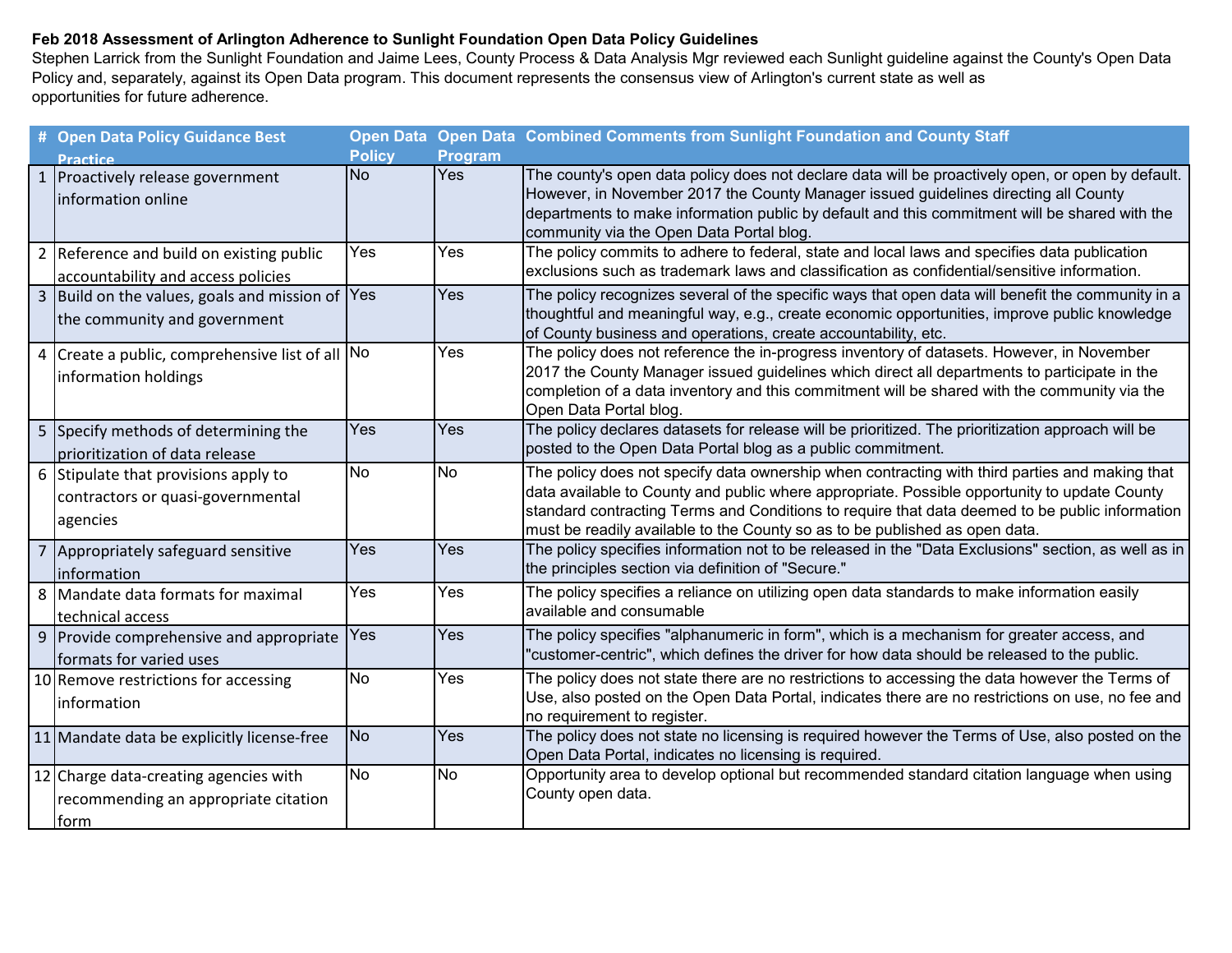| # Open Data Policy Guidance Best                                         |               |                | Open Data Open Data Combined Comments from Sunlight Foundation and County Staff                                                                                                                                                                                                                                                                                                                                                                                                    |
|--------------------------------------------------------------------------|---------------|----------------|------------------------------------------------------------------------------------------------------------------------------------------------------------------------------------------------------------------------------------------------------------------------------------------------------------------------------------------------------------------------------------------------------------------------------------------------------------------------------------|
| <b>Practice</b>                                                          | <b>Policy</b> | <b>Program</b> |                                                                                                                                                                                                                                                                                                                                                                                                                                                                                    |
| 13 Require publishing metadata                                           | <b>No</b>     | Yes            | The policy does not mandate publication of metadata however metadata publication is part of<br>the data publication process as well as the Data Inventory initiative. An explanation of the<br>County's position on metadata will be posted to the Open Data Portal blog as a public<br>commitment.                                                                                                                                                                                |
| 14 Require publishing data creation<br>processes                         | No            | No             | Opportunity area to commit to publishing the data lineage as metadata; some work is already<br>being done in this space.                                                                                                                                                                                                                                                                                                                                                           |
| 15 Mandate the use of unique identifiers                                 | <b>No</b>     | N <sub>o</sub> | This guideline is highly aspirational and dependent on committed resources to associate the<br>disparate open datasets to each other for expanded ease of use of multiple datasets<br>simultaneously.                                                                                                                                                                                                                                                                              |
| 16 Require code sharing or publishing open<br>source                     | No            | No             | Possible opportunity area to define data to include software/app code and that any code we<br>develop will be open source and, where applicable, that code developed for the County will also<br>be open source.                                                                                                                                                                                                                                                                   |
| 17 Require digitization and distribution of<br>archival materials        | <b>No</b>     | <b>No</b>      | This guideline is aspirational and requires close coordination with archival efforts such as<br>scanning of historical records.                                                                                                                                                                                                                                                                                                                                                    |
| 18 Create a central location devoted to<br>data publication and policies | <b>No</b>     | Yes            | The policy does not state that open data will be published to a central location though in practice<br>the Open Data Portal serves as this central location. Proactive opportunity to make sure open<br>data already published in other locations gets migrated to the Open Data Portal.                                                                                                                                                                                           |
| 19 Publish bulk data                                                     | Yes           | Yes            | The policy supports publishing open data via a customer-centric model and in practice, the<br>County is publishing bulk data. Opportunity to make a written commitment to publication of bulk<br>data in the policy.                                                                                                                                                                                                                                                               |
| 20 Create public APIs for accessing<br>information                       | Yes           | Yes            | The policy specifies API is provided for all datasets.                                                                                                                                                                                                                                                                                                                                                                                                                             |
| 21 Optimize methods of data collection                                   | <b>No</b>     | Yes            | The policy does not mandate the streamlining of data colleciton processes such that data is<br>available for porting to the Open Data Portal however the County is proactive in, e.g., replacing<br>paper with online forms and configuring applications to validate critical data fields. Opportunity to<br>make a formal commitment to this approach in contracting for software and as process<br>improvement, though this is not directly the purview of the open data policy. |
| 22 Mandate ongoing data publication and<br>updates                       | Yes           | Yes            | The policy explicitly states ongoing data pubication and maintenance of the datasets.                                                                                                                                                                                                                                                                                                                                                                                              |
| 23 Create permanent, lasting access to data No                           |               | No             | Opportunity area to commit to data permanence (internally if not on Open Data Portal) and to<br>define formal process for exceptions when datasets need to be removed.                                                                                                                                                                                                                                                                                                             |
| 24 Create or appoint oversight authority                                 | No            | No             | Opportunity area to formally idenitfy someone to own open data program, make open data<br>happen and be accountable for results.                                                                                                                                                                                                                                                                                                                                                   |
| 25 Create guidance or other binding<br>regulations for implementation    | No            | <b>No</b>      | Opportunity area to formally define who the governing body reports to and accountability for<br>commitments. Governance model with roles and responsibilities, technical standards and<br>implementation guidelines is on-going work by internal Data Steering Group.                                                                                                                                                                                                              |
| 26 Incorporate public perspectives into<br>policy implementation         | Yes           | Yes            | The policy states data will be published in response to public need and the Open Data Advisory<br>Group is a commuity engagement group specifically charged with providing public perspectives<br>for consideration by the County.                                                                                                                                                                                                                                                 |
| 27 Set appropriately ambitious timelines for No<br>implementation        |               | Yes            | The Data Inventory initiative will culminate in a list of open datasets and a schedule for<br>publication.                                                                                                                                                                                                                                                                                                                                                                         |